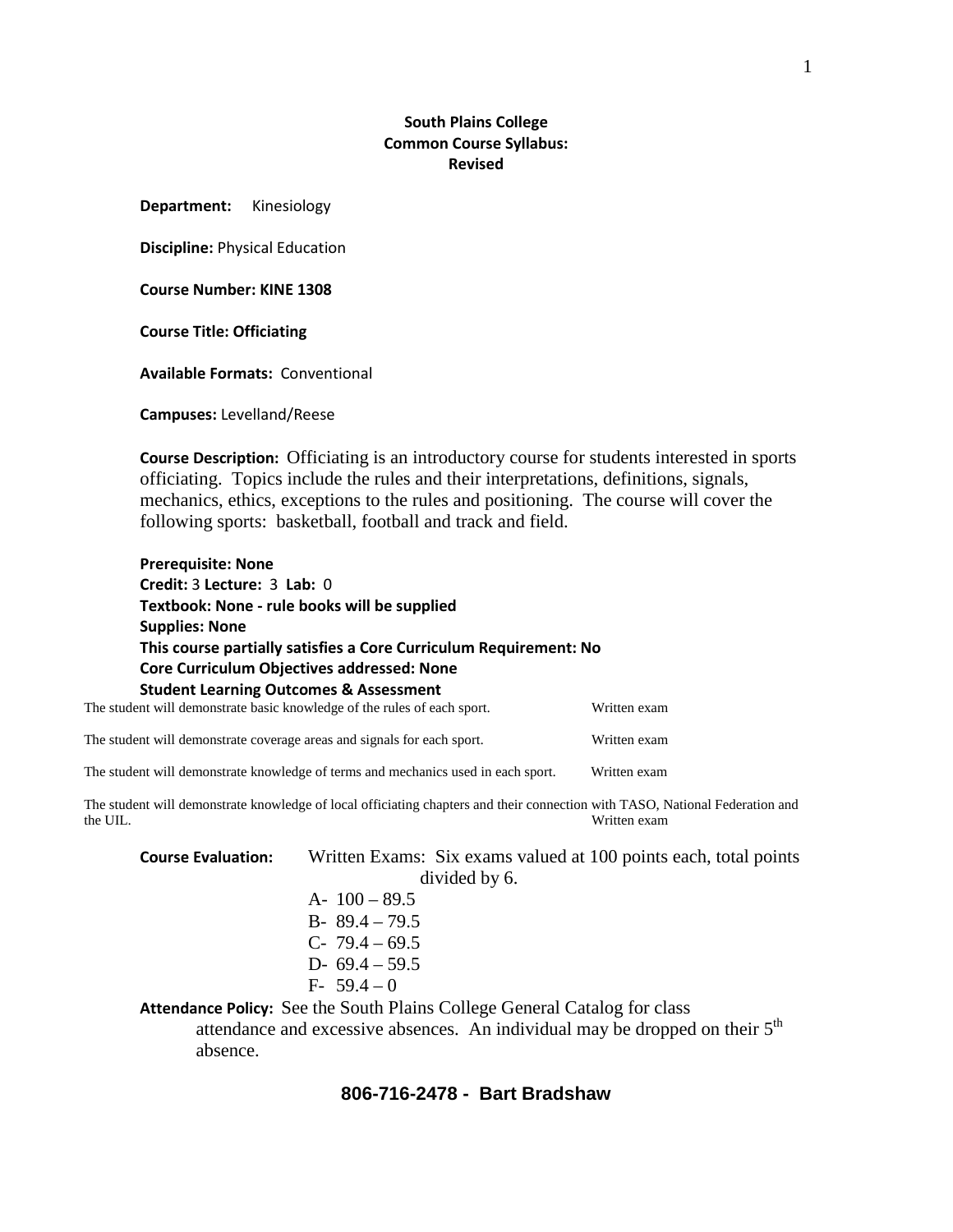## Officiating Daily Class List PHED 1308 South Plains College

| Day            | Daily Class Lecture (Football, Basketball, Track & Field and Cross Country) |
|----------------|-----------------------------------------------------------------------------|
| 1              | Check roll, syllabus, discuss class, grading and attendance                 |
| $\overline{2}$ | Brief recap day 1, governing bodies for High School Athletics               |
| 3              | Guest Speaker (Football and Baseball)                                       |
| $\overline{4}$ | UIL organization, re-alignment, committees                                  |
| 5              | IAAF. USATF, AAU, National Federation and local chapters                    |
| 6              | Chapter $1 & 2$                                                             |
| 7              | Chapter $1 & 2$                                                             |
| 8              | Chapter $1 & 2$                                                             |
| 9              | Chapter $1 \& 2$ Exam                                                       |
| 10             | Exam return, definitions for football                                       |
| 11             | Definitions for football                                                    |
| 12             | Rule 11 officials duties                                                    |
| 13             | Rule 11 officials duties                                                    |
| 14             | Rule 11 Exam                                                                |
| 15             | Exam returned and football signals                                          |
| 16             | Football signal exam                                                        |
| 17             | Return exam, mid term grade check, GPA calculation                          |
| 18             | Cross Country rules, chute, tear tags                                       |
| 19             | Track & Field triple jump, long jump, shot put, discus                      |
| 20             | Track & Field high jump and pole vault                                      |
| 21             | Track & Field high jump and pole vault                                      |
| 22             | Track $&$ Field running events – straights $&$ hurdles                      |
| 23             | Track $&$ Field running events – curved, relays and staggers                |
| 24             | Track & Field Exam                                                          |
| 25             | Exam return Basketball definitions                                          |
| 26             | Basketball definitions and rule 2                                           |
| 27             | Basketball Rule 2 and court diagram                                         |
| 28             | Exam Basketball rule 2                                                      |
| 29             | Return exam and Basketball signals                                          |
| 30             | Final Exam Basketball signals                                               |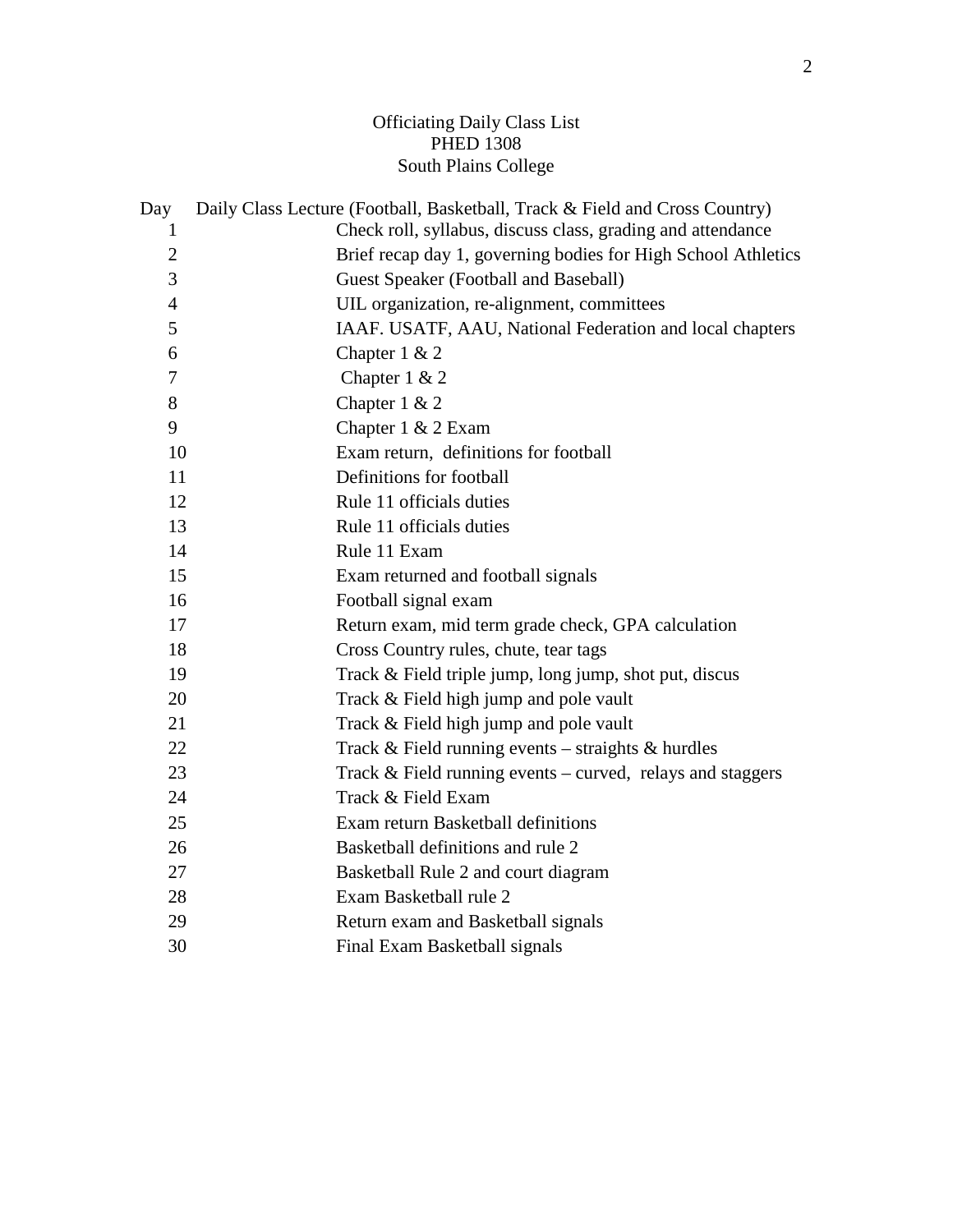*[Students are expected to attend all classes in order to be successful in a course. The student may be administratively withdrawn from the course when absences become excessive as defined in the course syllabus.*

*When an unavoidable reason for class absence arises, such as illness, an official trip authorized by the college or an official activity, the instructor may permit the student to make up work missed. It is the student's responsibility to complete work missed within a reasonable period of time as determined by the instructor. Students are officially enrolled in all courses for which they pay tuition and fees at the time of registration. Should a student, for any reason, delay in reporting to a class after official enrollment, absences will be attributed to the student from the first class meeting.*

*It is the student's responsibility to verify administrative drops for excessive absences through MySPC using his or her student online account. If it is determined that a student is awarded financial aid for a class or classes in which the student never attended or participated, the financial aid award will be adjusted in accordance with the classes in which the student did attend/participate and the student will owe any balance resulting from the adjustment.]*

**Student Code of Conduct Policy**: **(REQUIRED)** Any successful learning experience requires mutual respect on the part of the student and the instructor. Neither instructor nor student should be subject to others' behavior that is rude, disruptive, intimidating, aggressive, or demeaning**.** Student conduct that disrupts the learning process or is deemed disrespectful or threatening shall not be tolerated and may lead to disciplinary action and/or removal from class.

**Diversity Statement: (REQUIRED)** In this class, the teacher will establish and support an environment that values and nurtures individual and group differences and encourages engagement and interaction. Understanding and respecting multiple experiences and perspectives will serve to challenge and stimulate all of us to learn about others, about the larger world and about ourselves. By promoting diversity and intellectual exchange, we will not only mirror society as it is, but also model society as it should and can be.

**Disability Statement: (REQUIRED)** Students with disabilities, including but not limited to physical, psychiatric, or learning disabilities, who wish to request accommodations in this class should notify the Disability Services Office early in the semester so that the appropriate arrangements may be made. In accordance with federal law, a student requesting accommodations must provide acceptable documentation of his/her disability to the Disability Services Office. For more information, call or visit the Disability Services Office at Levelland (Student Health & Wellness Office) 806-716-2577, Reese Center (Building 8) 806-716-4675, or Plainview Center (Main Office) 806-716-4302 or 806-296-9611.

**Nondiscrimination Policy: (REQUIRED)** South Plains College does not discriminate on the basis of race, color, national origin, sex, disability or age in its programs and activities. The following person has been designated to handle inquiries regarding the non-discrimination policies: Vice President for Student Affairs, South Plains College, 1401 College Avenue, Box 5, Levelland, TX 79336. Phone number 806-716-2360.

**Title IX Pregnancy Accommodations Statement (REQUIRED)** If you are pregnant, or have given birth within six months, Under Title IX you have a right to reasonable accommodations to help